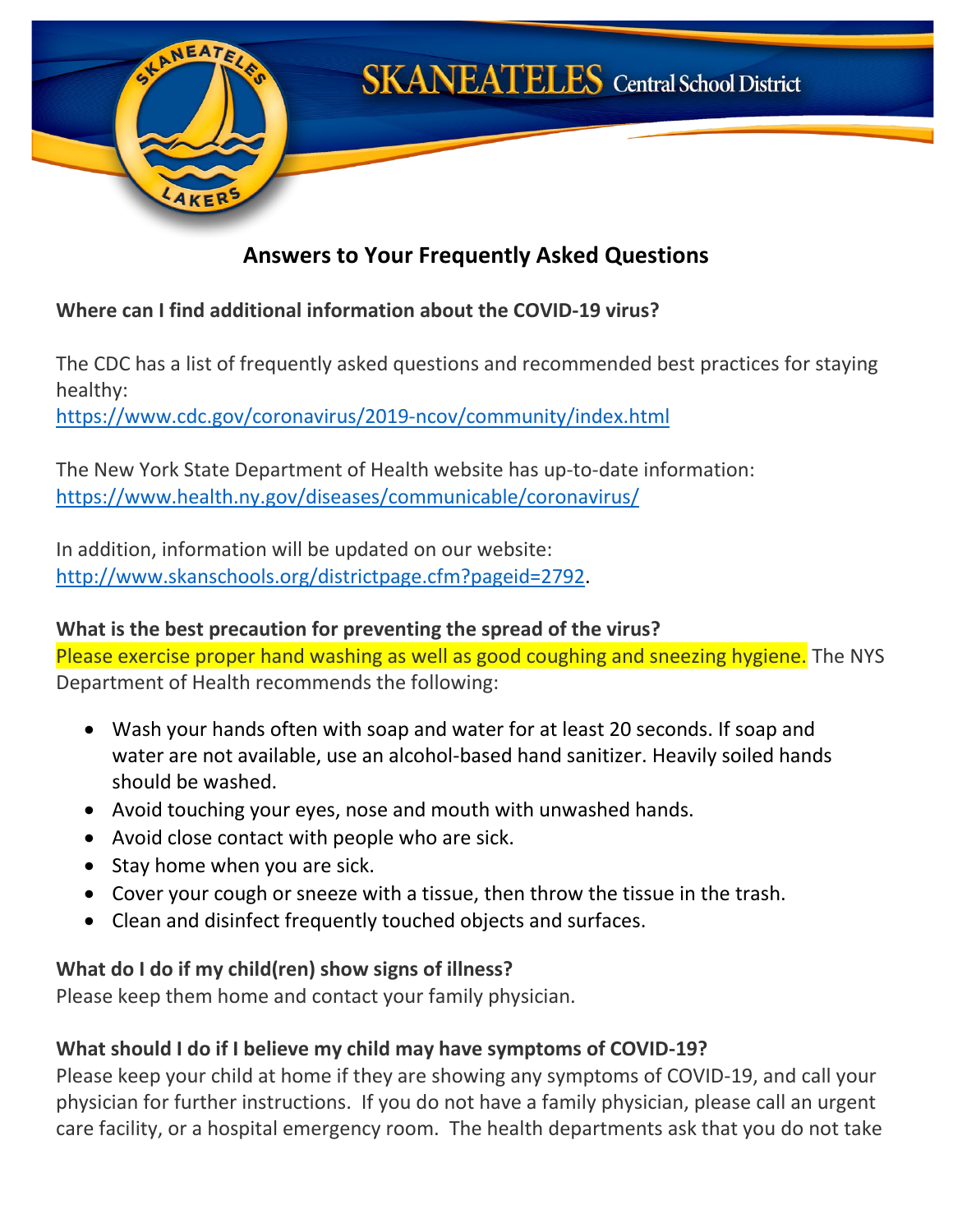your child to their physician, an urgent care, or a hospital emergency room, before calling ahead.

### **What will happen if a child or adult goes to the school nurse with symptoms of COVID-19.**

Our nurses have been instructed to mask the symptomatic person, and will isolate them until a parent can pick up the child. Adults will be immediately sent home. Parents will be instructed to follow up with a phone call to their physician, urgent care, or hospital emergency room.

#### **What if I want to keep my child home to prevent them from getting sick?**

Unless your child has a note from your doctor excusing them, this is technically an unexcused absence and would be marked accordingly. This is not meant to be punitive. If we receive a new directive from the state or from the NYS Department of Health, we will adjust our procedures.

#### **Will schools be closed?**

In the event that a person in our district, who has been in contact with anyone diagnosed with COVID-19, they will be asked to self-quarantine for 14 days. We will continue to follow the protocols below that are already in place.

- Custodians will be making every attempt to disinfect door handles and water fountains both during the school day and after hours.
- All school buses will be wiped down with disinfectant after every use.
- Hand sanitizers and disinfectant wipes will be made available to students and staff.

In the event that a person who attends our schools is diagnosed with COVID-19, we will follow the directives of the NYS Department of Health. Schools initially will be closed to allow for a proper investigation and thorough cleaning of our buildings and buses.

Any changes to our school day will be communicated to families via the School Messenger Communication system.

### **Why is the district not closing school now as a proactive measure to prevent the spread of the virus?**

While it is safe for us to continue educating our students, and as there have been no COVID-19 cases found in Onondaga or Cayuga Counties, our schools will remain open. We are taking all of the precautionary measures that have been advised to ensure our buildings and buses are kept clean and safe. The NYS Department of Health will mandate school closings if keeping schools open is no longer safe.

# **What are the schools doing to help prevent the spread of viruses in the buildings/buses?**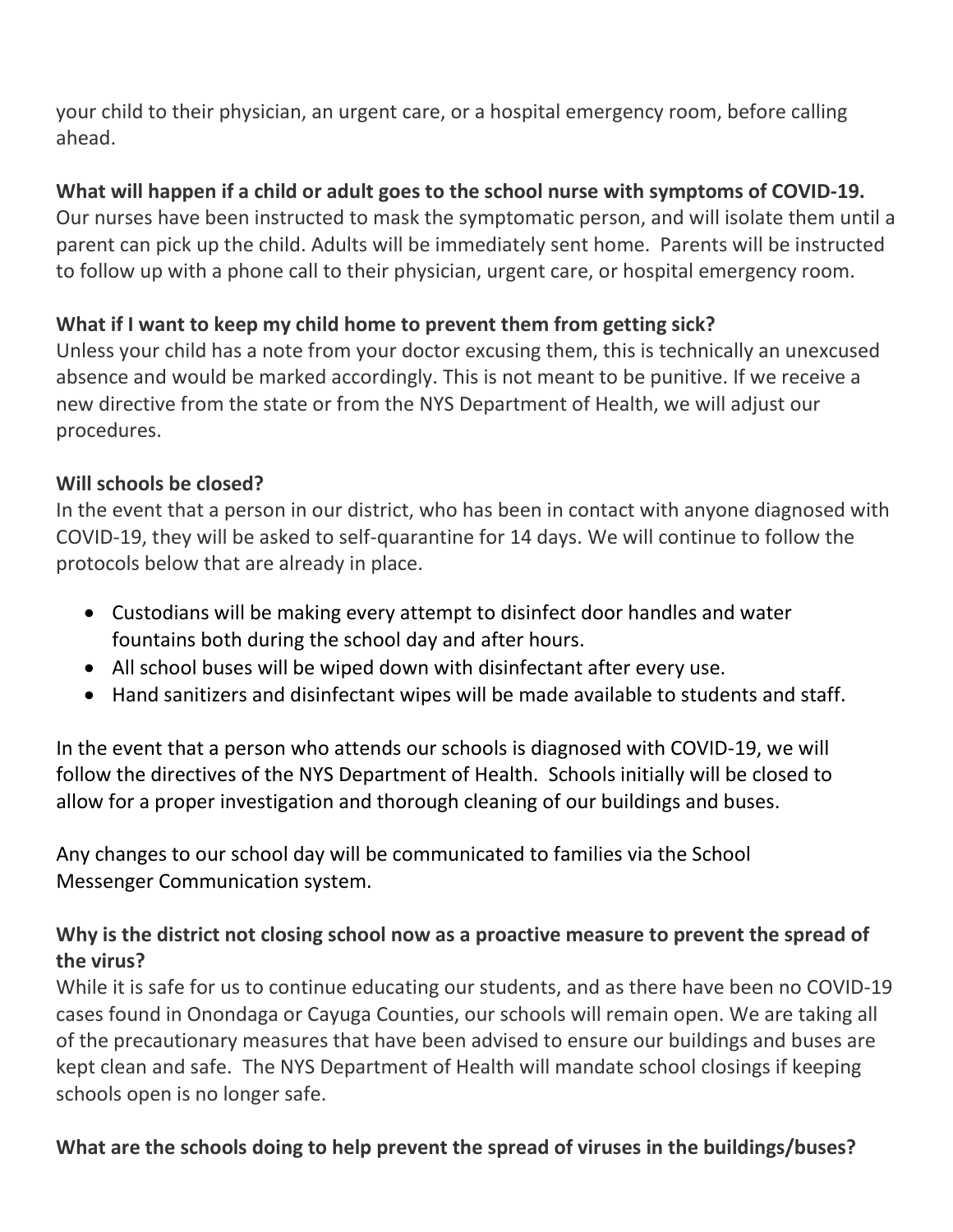Additional cleaning efforts continue both in the school district buildings and on our school buses as do our messages to students about good hand washing habits. As noted, when hand washing is not an option, the use of hand sanitizers is an option and have been provided to all schools.

**Is the school district preparing for a possible closure for an extended period of time?** At present (03.12.20), we continue to be in close contact with the NYS Health Department and Onondaga County officials, and will follow all protocols, if they become necessary.

#### **Are school events/activities/field trips being cancelled at this time?**

We are looking at events as they come up to make sure our students are not exposed to any potential risks. Our High School has cancelled trips to Spain and to Washington, DC. We have been in contact with the families affected by the cancellation. We will continue to monitor other field trips as they come up.

At this time, we have decided to postpone the following events as well: Sophomore Circus and Senior Pasta Dinner, the Elementary PTC Family Reading Night We will continue to discuss all upcoming events and field trips, which will be cancelled if we feel our students would be at risk.

If any upcoming events are cancelled, information will be sent to all families via the School Messenger communication system.

# **Can teaching and learning continue virtually if students and staff need to work from home during an extended period of time?**

At this point, the district does not have the capacity or training nor do families all have access and connectivity to technology to rely on a virtual learning option. We are looking at other options that do not rely on technology and will share out info when possible.

### **What do I tell my child(ren) about the virus and how do I help them understand what is happening?**

Please remain calm and reassuring and give them age appropriate information. Try to limit over-exposure to the television news and social media. We will provide links on our website to the most current information from the NYS Health Department. This video may help explain the virus to young children:

<https://www.brainpop.com/health/diseasesinjuriesandconditions/coronavirus/>